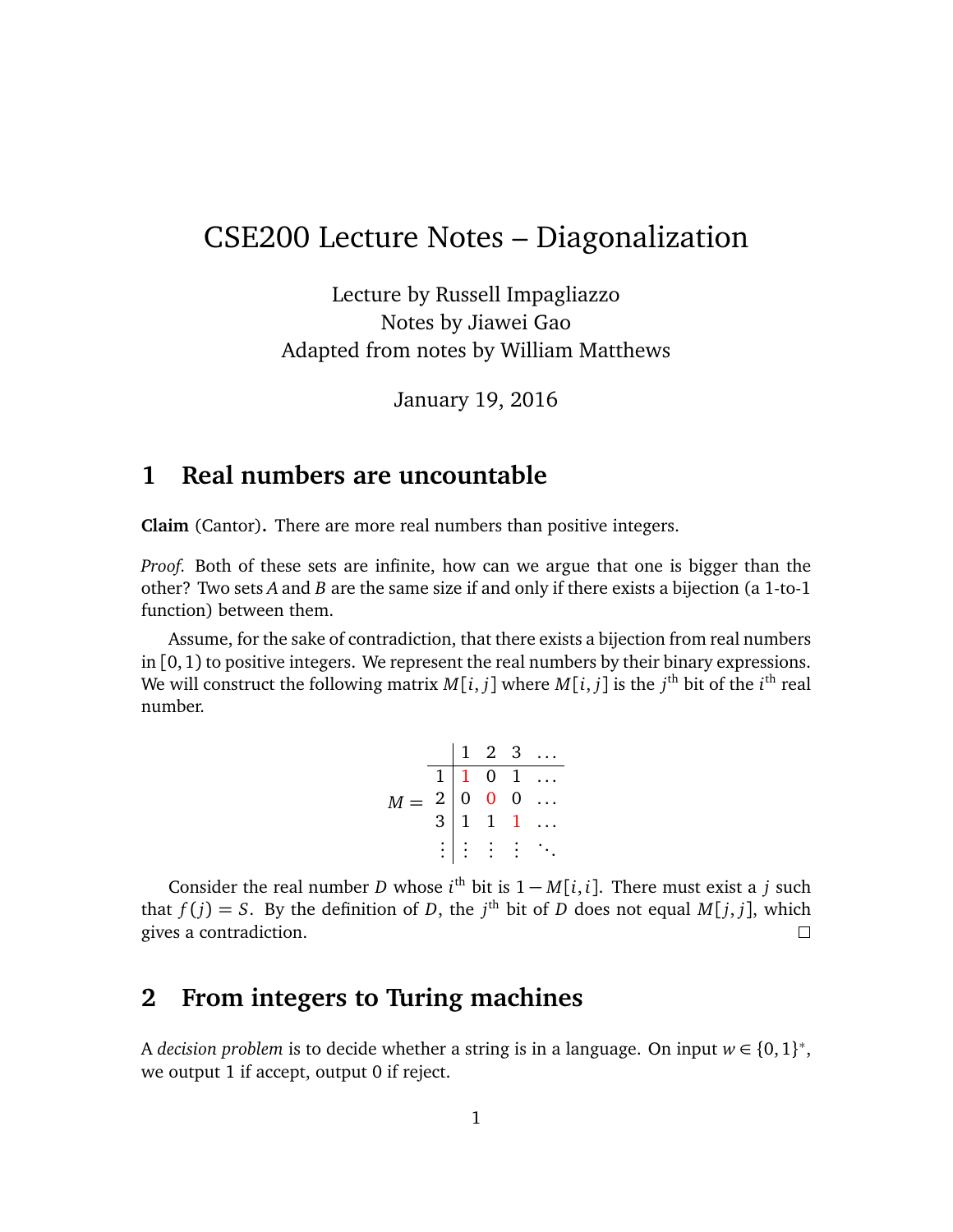**Theorem 2.1.** There exists an uncomputable language.

Since each Turing machine has a finite description, we can map Turing machines to positive integers. Similarly since strings have finite lengths, we can also map strings to integers. A language is just a set of strings, which we may also view as a set of integers. By a similar argument, there are more languages than Turing machines. Thus, there exist languages for which no Turing machine decides them (languages which are not recursive).

Similarly to what we did before, construct the following matrix  $M[i, j]$  where  $M[i, j] =$ 1 iff  $j \in L(M_i)$  i.e.  $M_i$  halts and accepts on input *j*, where  $M_i$  is the Turing machine corresponding to integer *i*, and *j* is viewed as the string corresponding to integer *j*.

Define the language  $D = \{i \mid M_i \text{ does not accept input } i\}$ , namely,  $i \in D$  iff  $M[i, i] =$ 0.

Suppose for the sake of contradiction that there existed an integer *i* such that *M<sup>i</sup>* decided *D*. Then *i* ∈ *D* iff  $M[i, i] = 0$  iff  $M<sub>i</sub>$  never accepts *i* iff *i* ∉ *D*, which contradicts our assumption. Therefore *D* is an uncomputable language.

#### **3 Time Hierarchy**

**Definition 3.1.** Function  $T(n)$  is *time-constructible* if given input  $1^n$ , we can compute the value of  $T(n)$  in time  $T(n)$ .

Almost all functions we use are time-constructible.

For a time-constructible  $T(n)$ , we can extend our construction of *D* to construct language *D<sup>T</sup>*(*n*) , which cannot be computed by any Turing machines in time *T*(*n*). Let  $D_{T(n)} = \{i \mid M_i \text{ does not accept input } i \text{ in } T(|i|) \text{ steps}\}.$ 

Suppose for the sake of contradiction that there existed an integer *i* such that *M<sup>i</sup>* decided  $D_{T(n)}$  in  $T(n)$  steps. Then  $i \in D_{T(n)}$  iff  $M_i$  does not accept  $i$  in  $T(|i|)$  steps iff  $i \notin D_{T(n)}$  – a contradiction.

Note that the language  $D_{T(n)}$  is decidable in time poly( $T(n)$ ), by a universal Turing machine. Let *UTB* be the language that accepts  $\langle i, x, 1^T \rangle$  iff machine *i* accepts *x* in at most *T* steps. To decide if  $i \in D$ , we just need to query whether  $\langle i, i, 1^{T(|i|)} \rangle \in UTB$ , and negate the answer. Because a universal TM can simulate any TM that runs in time *T*(*n*) using time *T*<sup>3</sup>(*n*), we have *D*<sub>*T*(*n*)</sub>  $\in$  TIME(*T*<sup>3</sup>(*n*)).

From the argument above, we have seen that there exists a language computable in  $O(T^3(n))$  steps, but cannot be computed by any TM in  $T(n)$  steps. This gives a weak version of the Time Hierarchy Theorem.